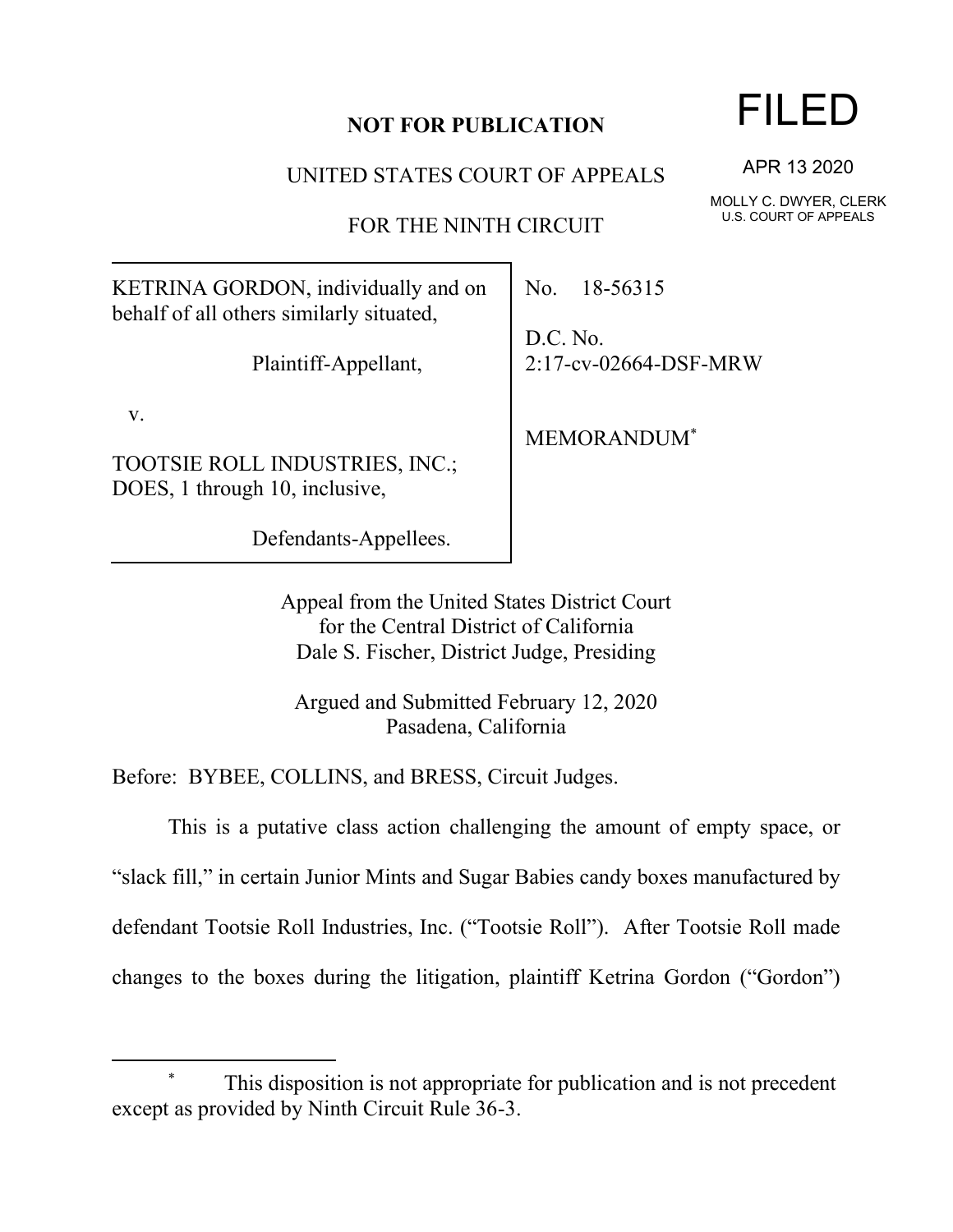withdrew her motion for class certification, declared her case moot, and sought attorneys' fees, maintaining that her lawsuit was a catalyst for Tootsie Roll's changes. The district court denied Gordon's motion for fees, dismissed the case, and awarded costs to Tootsie Roll. Gordon now appeals.

We have jurisdiction under 28 U.S.C. § 1291 and affirm. We review the denial of attorneys' fees and award of costs for abuse of discretion. *Draper v. Rosario*, 836 F.3d 1072, 1087 (9th Cir. 2016); *Barrios v. Cal. Interscholastic Fed'n*, 277 F.3d 1128, 1133 (9th Cir. 2002). We review underlying questions of law *de novo*. *Clausen v. M/V New Carissa*, 339 F.3d 1049, 1061–62 (9th Cir. 2003).

1. Gordon moved for attorneys' fees principally under California Code of Civil Procedure § 1021.5, which allows fees to a "successful party" "in any action which has resulted in the enforcement of an important right affecting the public interest." To be eligible for fees under this statute, California law does not require a "judicially recognized change in the legal relationship between the parties." *Tipton-Whittingham v. City of Los Angeles*, 101 P.3d 174, 177 (Cal. 2004) (quotation marks omitted). Instead, California also allows attorneys' fees to be granted under the "catalyst theory." *Id.* 

Under that theory, a plaintiff must establish various elements, including that "the lawsuit was a catalyst motivating the defendants to provide the primary relief sought." *Id.* To meet this element, "a plaintiff must establish the precise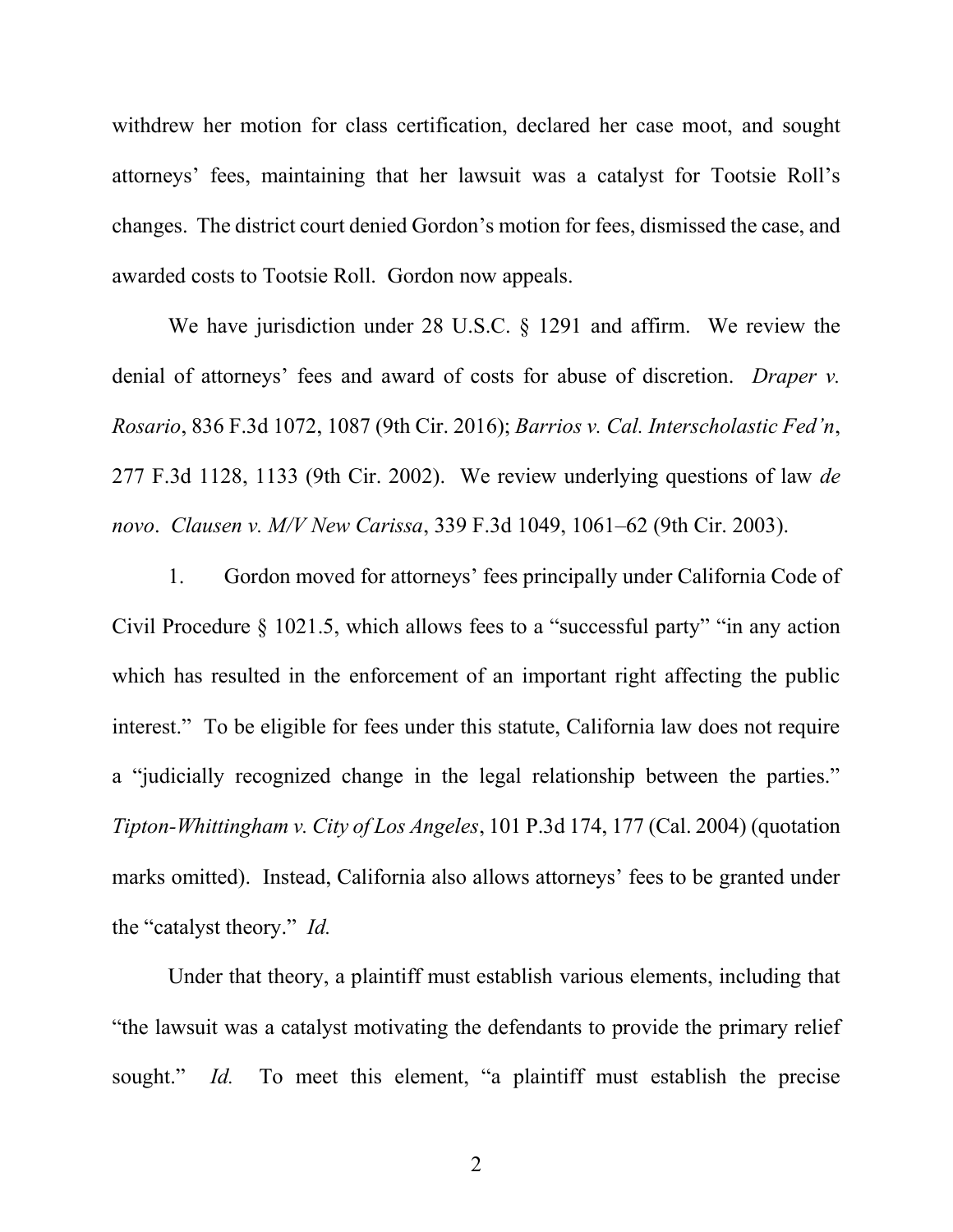factual/legal condition that [she] sought to change or affect." *Graham v. DaimlerChrysler Corp.*, 101 P.3d 140, 155 (Cal. 2004) (quotation marks omitted). We agree with the district court that Gordon has not established that the changes Tootsie Roll made to its candy boxes were the primary relief Gordon sought.

During the litigation, and as relevant here, Tootsie Roll (1) added an "ACTUAL SIZE" label under the candy illustrations on the front of the box, (2) added a piece count to the front of the box, and (3) moved the disclaimer "PRODUCTS SOLD BY NET WEIGHT NOT VOLUME. CONTENTS TEND TO SETTLE AFTER PACKAGING" from the back of the box to the front.

The record supports the district court's determination that these labeling changes were not "the primary relief" that Gordon sought in this case. *Tipton-Whittingham*, 101 P.3d at 177. Gordon's theory of the case was that the size of the box was itself misleading, and that Tootsie Roll should either "fill the Products' box with more candy to account for the size of the box . . . or shrink the box to accurately represent the amount of the candy product therein." Tootsie Roll did not make either of these changes.

While Tootsie Roll did make changes to the product labeling, Gordon throughout this case expressly disclaimed that product labeling would address her concerns. In pre-litigation correspondence, Gordon stated that "net weight and servings disclosures are simply irrelevant to the issue here, which is the presence of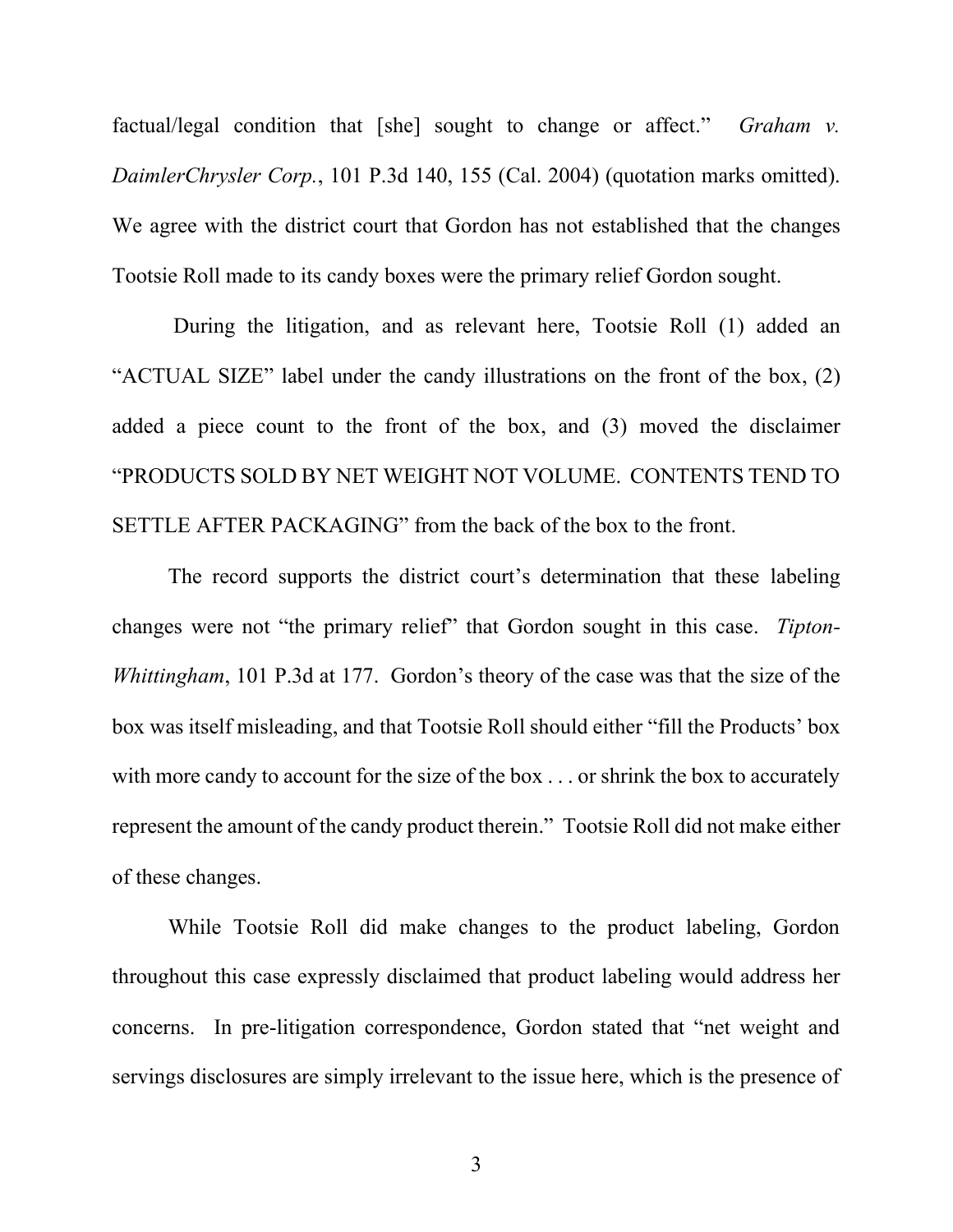non-functional slack-fill and nothing else."In her original complaint, Gordon alleged that the majority of "'consumers don't even bother to look at any label information.'" When Tootsie Roll moved to dismiss the complaint and cited the disclosures on its products, Gordon deemed the disclosures a "red herring." In another submission, Gordon maintained that "information provided on the front and back labels of [the] Products does not enable consumers to form any meaningful understanding about how to gauge the quantity of contents contained therein relative to the size of the box itself." Gordon made other similar statements at other points during the litigation. The district court thus did not abuse its discretion in denying "catalyst" fees when Gordon repeatedly rejected product labeling as a solution to the alleged problem. $<sup>1</sup>$ </sup>

2. Gordon takes issue with the district court's dismissal of the case for lack of prosecution, which occurred after neither party attended a pretrial conference that the district court erroneously held even though it previously had been rescheduled. But on appeal, Gordon argues for a remand "solely" to allow the district court to award her attorneys' fees and costs. Because we conclude that the

<sup>&</sup>lt;sup>1</sup> Gordon also moved for attorneys' fees under the California Legal Remedies Act (CLRA). *See* Cal. Civil Code § 1780(e). But her basis for seeking fees under the CLRA is the same as that under California Civil Procedure Code § 1021.5 and so fails for the reasons stated above. We also deny Gordon's motion to certify the attorneys' fees question to the California Supreme Court.